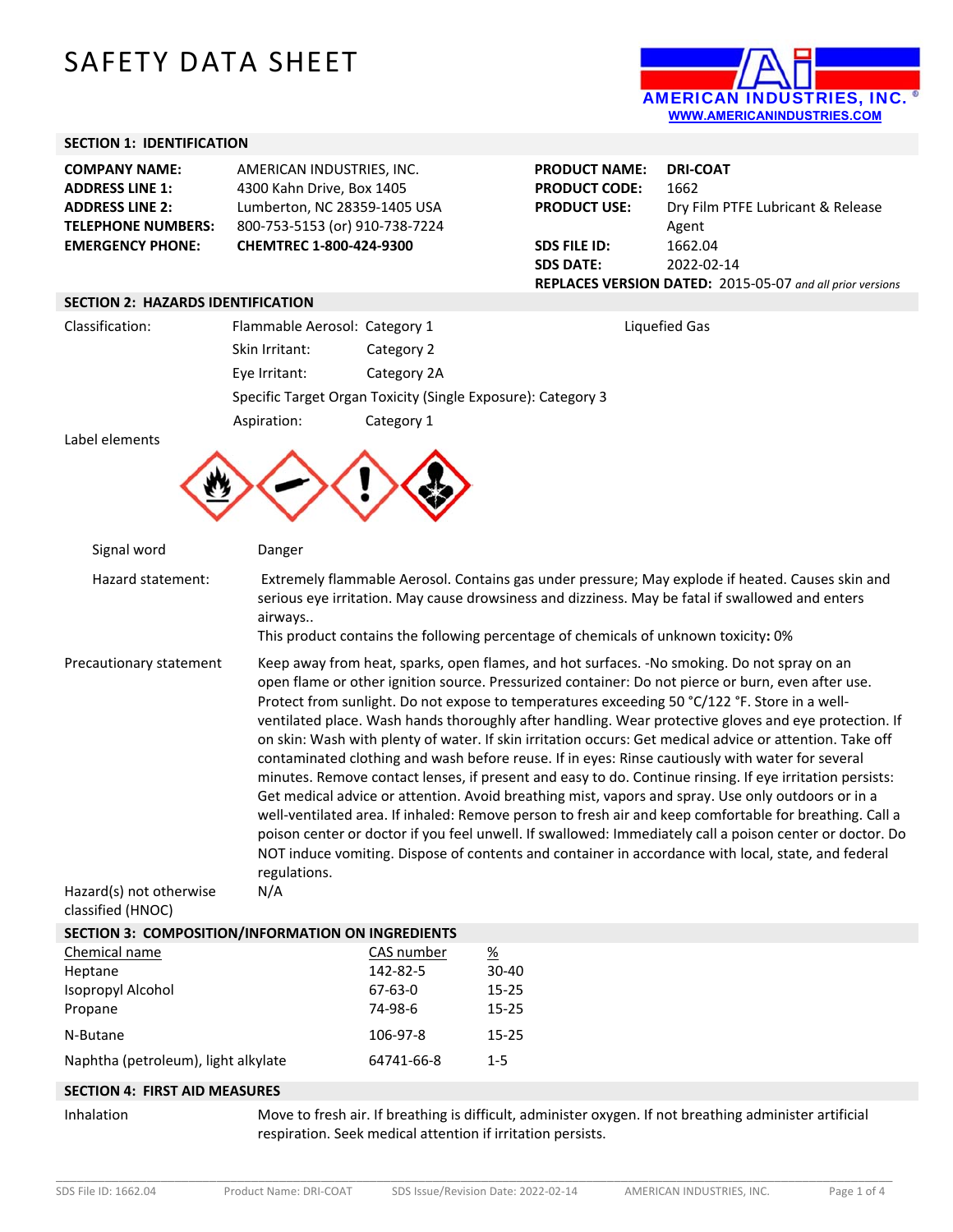| Skin contact                                  | If on skin: Wash with plenty of water. If skin irritation occurs: get medical attention.                                                                                                                                                                                                                                                     |                  |  |
|-----------------------------------------------|----------------------------------------------------------------------------------------------------------------------------------------------------------------------------------------------------------------------------------------------------------------------------------------------------------------------------------------------|------------------|--|
| Eye contact                                   | If in eyes: Rinse cautiously with water for several minutes. Remove contact lenses, if present and easy<br>to do. Continue rinsing. If eye irritation persists: Get medical advice or attention.                                                                                                                                             |                  |  |
| Ingestion                                     | If swallowed: Rinse mouth. Do NOT induce vomiting. Get medical advice or attention.                                                                                                                                                                                                                                                          |                  |  |
| Acute health hazards                          | Eyes: redness, tearing, blurred vision.                                                                                                                                                                                                                                                                                                      |                  |  |
|                                               | Skin: defatting and dermatitis.                                                                                                                                                                                                                                                                                                              |                  |  |
|                                               | Inhalation: anesthetic, irritation, central nervous system depression.                                                                                                                                                                                                                                                                       |                  |  |
|                                               | Oral: abdominal irritation, nausea, vomiting, diarrhea, aspiration risk.                                                                                                                                                                                                                                                                     |                  |  |
| Chronic health hazards                        | Repeated or prolonged exposure may be toxic to kidneys, liver, skin, central nervous system (CNS).                                                                                                                                                                                                                                           |                  |  |
| Note to physician                             | If ingested, material may be aspirated into the lungs and cause chemical pneumonitis. Treat<br>appropriately.                                                                                                                                                                                                                                |                  |  |
| <b>SECTION 5: FIRE-FIGHTING MEASURES</b>      |                                                                                                                                                                                                                                                                                                                                              |                  |  |
| Suitable extinguishing<br>media               | Dry chemical, foam or Carbon Dioxide (CO2).                                                                                                                                                                                                                                                                                                  |                  |  |
| Unsuitable extinguishing<br>media             | Water spray/stream.                                                                                                                                                                                                                                                                                                                          |                  |  |
| Special firefighting<br>procedures            | Wear NIOSH approved Self Contained Breathing Apparatus with a full face piece operated in a positive<br>pressure demand mode with full body protective clothing when fighting fires. Use water spray only to<br>cool exposed containers. Shut off all sources of ignition.                                                                   |                  |  |
| Unusual fire and explosion<br>hazards         | Keep away from sparks, open flames, and hot surfaces. No smoking. Do not spray on an open flame or<br>other ignition source. May develop a flammable atmosphere in confined areas.                                                                                                                                                           |                  |  |
| Hazardous combustion<br>products              | Oxides of carbon, low molecular weight hydrocarbons.                                                                                                                                                                                                                                                                                         |                  |  |
| <b>SECTION 6: ACCIDENTAL RELEASE MEASURES</b> |                                                                                                                                                                                                                                                                                                                                              |                  |  |
| Personal protective<br>equipment              | Refer to section VIII for proper Personal Protective Equipment.                                                                                                                                                                                                                                                                              |                  |  |
| Spill                                         | Clean up with non-combustible material like vermiculite, sand or earth. If many cans are opened<br>remove ignition sources. Prevent spill from entering sewers, storm drains, and natural waterways.                                                                                                                                         |                  |  |
| Waste disposal                                | Dispose of in accordance with federal, state, and local regulations. Do not dump in sewers.                                                                                                                                                                                                                                                  |                  |  |
| <b>RCRA Status</b>                            | Waste likely considered D001, under RCRA, however product should be fully characterized prior to<br>disposal (40 CFR 261).                                                                                                                                                                                                                   |                  |  |
| <b>SECTION 7: HANDLING AND STORAGE</b>        |                                                                                                                                                                                                                                                                                                                                              |                  |  |
| Precautions for safe<br>handling              | Use only with adequate ventilation. Wear appropriate protective equipment. Avoid contact with skin,<br>eyes and clothing. Do not inhale mist or vapor. Store in cool, dry, ventilated area. Pressurized<br>container: Do not pierce or burn, even after use. Protect from sunlight. Do not expose to temperatures<br>exceeding 50 °C/122 °F. |                  |  |
| Other precautions                             | Keep out of the reach of children.                                                                                                                                                                                                                                                                                                           |                  |  |
| Incompatibility                               | Avoid heat, flame, and contact with strong oxidizing agents.                                                                                                                                                                                                                                                                                 |                  |  |
|                                               | SECTION 8: EXPOSURE CONTROLS/PERSONAL PROTECTION                                                                                                                                                                                                                                                                                             |                  |  |
| <b>Hazardous Component</b>                    | <b>OSHA PEL</b>                                                                                                                                                                                                                                                                                                                              | <b>ACGIH TLV</b> |  |
| Heptane                                       | 500 ppm                                                                                                                                                                                                                                                                                                                                      | 400 ppm          |  |
| Isopropyl Alcohol                             | 400 ppm                                                                                                                                                                                                                                                                                                                                      | 200 ppm          |  |
| Propane                                       | 1000 ppm                                                                                                                                                                                                                                                                                                                                     | 1000 ppm         |  |
| N-Butane                                      | Not Established                                                                                                                                                                                                                                                                                                                              | 1000 ppm         |  |
| Naphtha (petroleum), light<br>alkylate        | Not Established                                                                                                                                                                                                                                                                                                                              | Not Established  |  |
| Engineering<br>Controls/Ventilation           | Use only outdoors or in a well-ventilated area.                                                                                                                                                                                                                                                                                              |                  |  |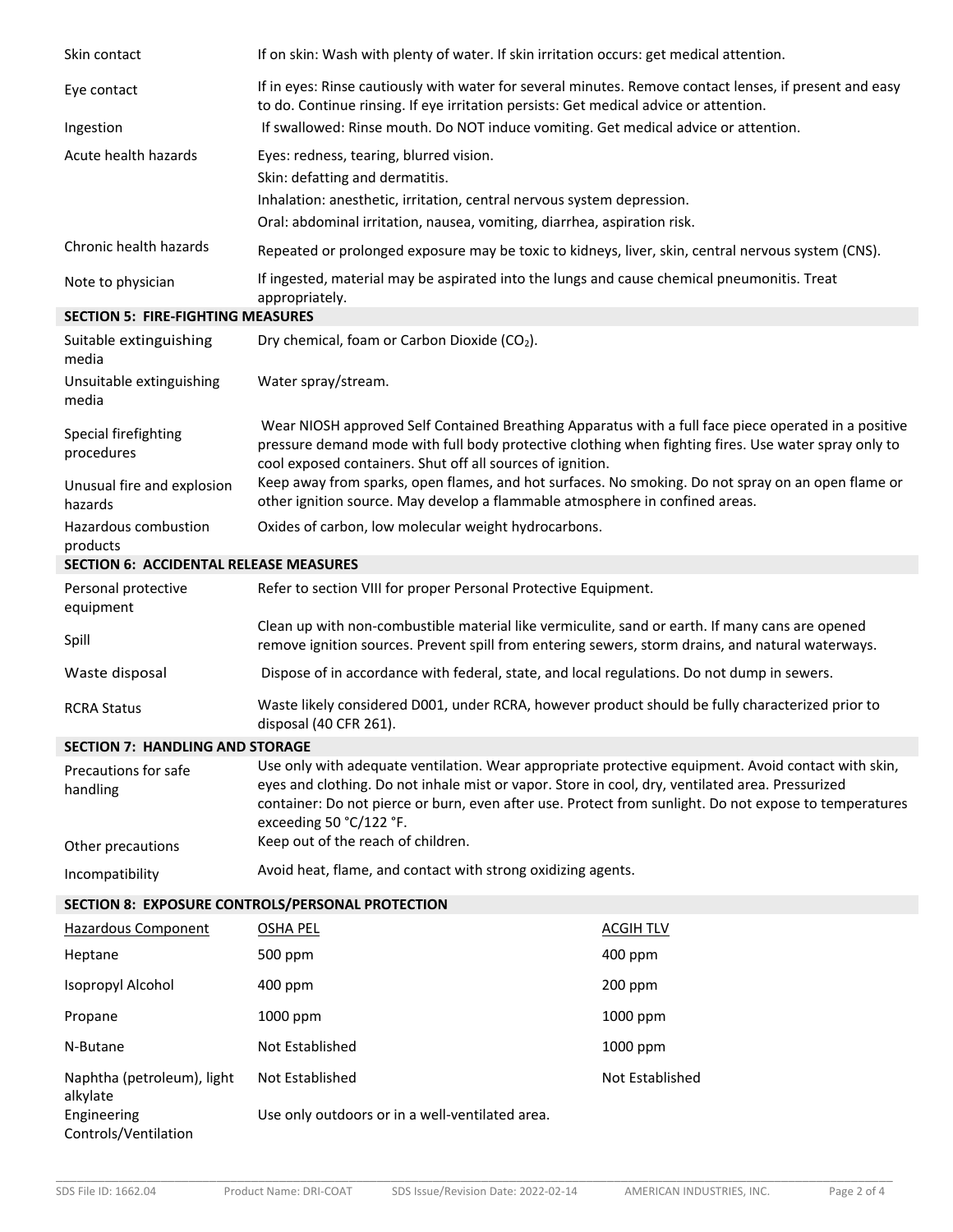| Respiratory protection<br>Personal protective<br>equipment | Use only in well ventilated areas. If exposure levels are exceeded then organic vapor cartridge<br>respirator or SCBA will be needed.<br>Safety glasses and chemical resistant gloves.                                                                                                                             |  |
|------------------------------------------------------------|--------------------------------------------------------------------------------------------------------------------------------------------------------------------------------------------------------------------------------------------------------------------------------------------------------------------|--|
| <b>Additional Measures</b>                                 | Wash hands thoroughly after handling.                                                                                                                                                                                                                                                                              |  |
| SECTION 9: PHYSICAL AND CHEMICAL PROPERTIES                |                                                                                                                                                                                                                                                                                                                    |  |
| Appearance                                                 | White hazy spray.                                                                                                                                                                                                                                                                                                  |  |
| Odor<br>Odor threshold                                     | Petroleum odor.<br>N/D                                                                                                                                                                                                                                                                                             |  |
| <b>Boiling point</b>                                       | N/D                                                                                                                                                                                                                                                                                                                |  |
| <b>Freezing Point</b>                                      | N/D                                                                                                                                                                                                                                                                                                                |  |
| Flammability                                               | <b>Extremely Flammable Aerosol</b>                                                                                                                                                                                                                                                                                 |  |
| Flash point                                                | N/D                                                                                                                                                                                                                                                                                                                |  |
| Auto-ignition temperature                                  | N/D                                                                                                                                                                                                                                                                                                                |  |
| Upper/lower flammability<br>limits                         | Lower: N/D<br>Upper: N/D                                                                                                                                                                                                                                                                                           |  |
| Vapor Pressure (mmHg)                                      | N/D                                                                                                                                                                                                                                                                                                                |  |
| Vapor density (Air = $1$ )                                 | N/D                                                                                                                                                                                                                                                                                                                |  |
| <b>Evaporation Rate</b>                                    | N/D                                                                                                                                                                                                                                                                                                                |  |
| <b>VOC</b>                                                 | 98.8%                                                                                                                                                                                                                                                                                                              |  |
| Relative Density (H20=1)                                   | $0.71 - 0.76$                                                                                                                                                                                                                                                                                                      |  |
| pH                                                         | N/A                                                                                                                                                                                                                                                                                                                |  |
| Solids (%)                                                 | N/D                                                                                                                                                                                                                                                                                                                |  |
| Solubility in Water                                        | Non-soluble                                                                                                                                                                                                                                                                                                        |  |
| Partition Coefficient:n-<br>Octanol/water (Kow)            | N/D                                                                                                                                                                                                                                                                                                                |  |
| Decomposition<br>Temperature                               | N/D                                                                                                                                                                                                                                                                                                                |  |
| Viscosity                                                  | N/D                                                                                                                                                                                                                                                                                                                |  |
| <b>SECTION 10: STABILITY AND REACTIVITY</b>                |                                                                                                                                                                                                                                                                                                                    |  |
| Reactivity                                                 | None known.                                                                                                                                                                                                                                                                                                        |  |
| Chemical stability                                         | Stable.                                                                                                                                                                                                                                                                                                            |  |
| Conditions to avoid                                        | Temperatures greater than 122 <sup>o</sup> F (50 <sup>o</sup> C) and sources of ignition.                                                                                                                                                                                                                          |  |
| Incompatibility                                            | Avoid heat, flame, and contact with strong oxidizing agents.                                                                                                                                                                                                                                                       |  |
| Hazardous decomposition<br>products                        | Oxides of carbon.                                                                                                                                                                                                                                                                                                  |  |
| Possible hazardous<br>reactions                            | None known.                                                                                                                                                                                                                                                                                                        |  |
| SECTION 11: TOXICOLOGICAL INFORMATION                      |                                                                                                                                                                                                                                                                                                                    |  |
| Toxicological information                                  | Heptane (142-82-5) LC50 (Vapors, Mice) 1600 ppm Isopropyl Alcohol (67-63-0) Oral LD50                                                                                                                                                                                                                              |  |
|                                                            | (Rat): 5045mg/kg; Dermal LD50 (Rabbit): 12870mg/kg; Inhalation LC50 (Rat, 4h): 78.6 mg/L                                                                                                                                                                                                                           |  |
| Routes of Entry                                            | Eyes, Ingestion, Inhalation, Skin.                                                                                                                                                                                                                                                                                 |  |
| Ingestion                                                  | May cause gastrointestinal irritation, headaches, nausea, diarrhea, vomiting, dizziness, drowsiness,<br>signs of intoxication, incoordination, and slurred speech depending on the amount ingested. Aspiration<br>hazard. Can enter the lungs during swallowing or vomiting and cause chemical pneumonia or edema. |  |
| Inhalation                                                 | May cause irritation to the respiratory tract, dizziness, headaches, drowsiness, unconsciousness and<br>other central nervous system effects including death with excessive or prolonged exposure.                                                                                                                 |  |
| Skin contact                                               | Brief contact is not irritating. May cause irritation, localized defatting, with prolonged or repeated<br>contact. Removes natural oils and fats from skin.                                                                                                                                                        |  |

\_\_\_\_\_\_\_\_\_\_\_\_\_\_\_\_\_\_\_\_\_\_\_\_\_\_\_\_\_\_\_\_\_\_\_\_\_\_\_\_\_\_\_\_\_\_\_\_\_\_\_\_\_\_\_\_\_\_\_\_\_\_\_\_\_\_\_\_\_\_\_\_\_\_\_\_\_\_\_\_\_\_\_\_\_\_\_\_\_\_\_\_\_\_\_\_\_\_\_\_\_\_\_\_\_\_\_\_\_\_\_\_\_\_\_\_\_\_\_\_